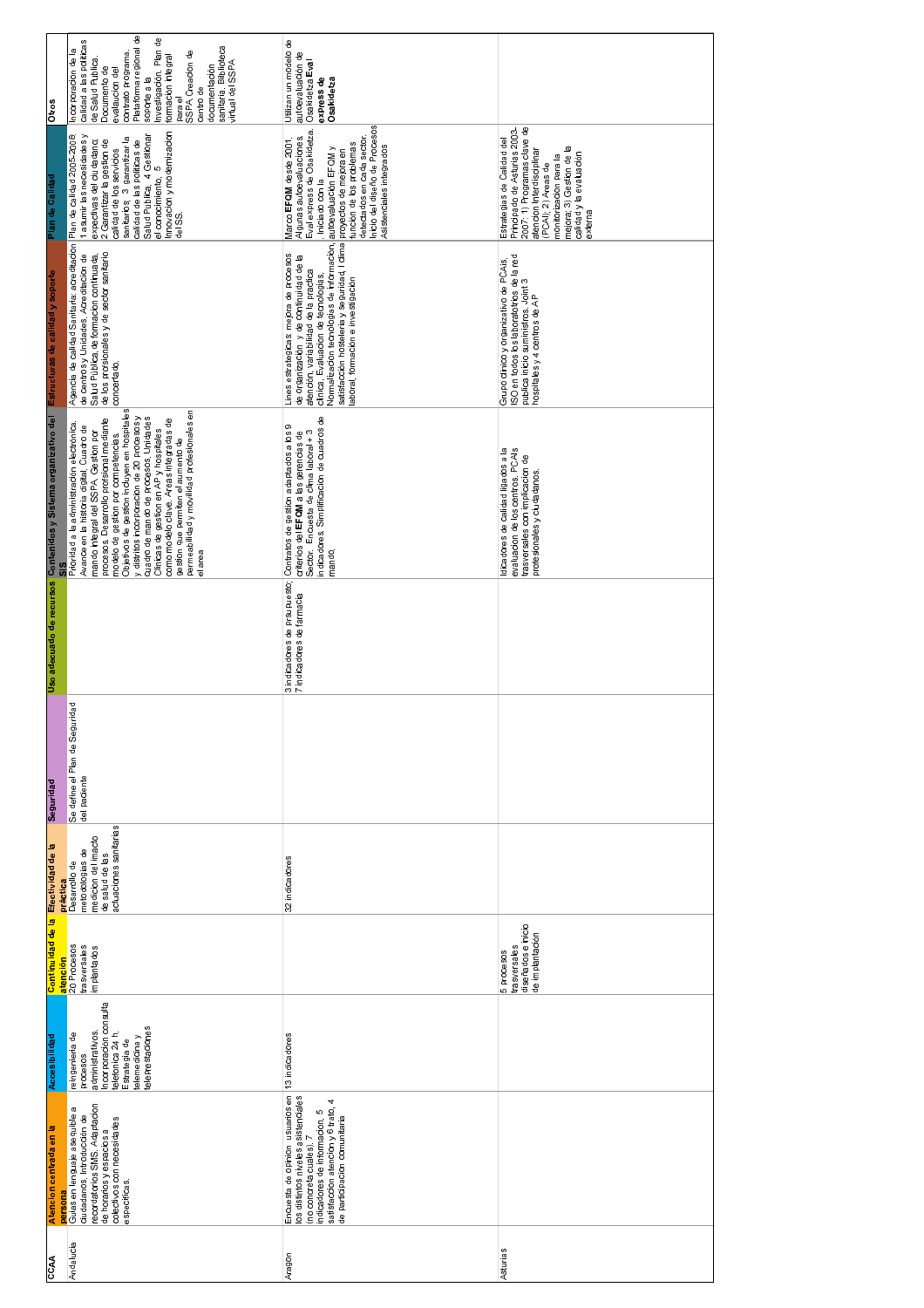| <b>Otros</b>                                                          | CCAA para aprender y<br>Contactos con otras<br>compartir sinergias.<br>similares en otras<br>organizaciones<br>informacion en<br>Intercambio de<br>Seguridad de<br>relación a la<br>Pacientes                                                                                                                                                                                                                                                                                                                                                                           |                                                                                                                                                                                                                                                                                                                                              |                                                                                                                                                                                                                                                                                                                                                                                                                                                                                                                                                                                                                                                                                                                                           |
|-----------------------------------------------------------------------|-------------------------------------------------------------------------------------------------------------------------------------------------------------------------------------------------------------------------------------------------------------------------------------------------------------------------------------------------------------------------------------------------------------------------------------------------------------------------------------------------------------------------------------------------------------------------|----------------------------------------------------------------------------------------------------------------------------------------------------------------------------------------------------------------------------------------------------------------------------------------------------------------------------------------------|-------------------------------------------------------------------------------------------------------------------------------------------------------------------------------------------------------------------------------------------------------------------------------------------------------------------------------------------------------------------------------------------------------------------------------------------------------------------------------------------------------------------------------------------------------------------------------------------------------------------------------------------------------------------------------------------------------------------------------------------|
| Plan de Calidad                                                       | Salud; 6) Cooperación con la<br>diseño en 2006 de encuesta<br>pacientes y profesionales;5)<br>Promocion y prevencion de<br>profesionales; 3)<br>Certificación y acreditación<br>Calidad del IBSalut 2005-<br>Programa de excelencia<br>2006-07_1) ciudadanos:<br>de salud y encuestas de<br>Asistencia 2004-2005 2)<br>clinica;4) Seguridad de<br>sociedad civil Plan de<br>de servicios y practica<br>2007 (EFQM) Plan de<br>formación en calidad<br>satisfacción; Plan de<br>Humanización de la                                                                       | reclamaciones; 4) auditorias<br>Modelo de calidad que tiene<br>Informacion de la cartera de<br>como marco el EFQM. Plan<br>estartegico de AP tiene la<br>servicios; 2) accesibilidad<br>de centros; 5) atención a<br>(call center o internet); )<br>calidad como motor de<br>opinion del usuario y<br>personas mayores<br>cambio. Line as 1) | Modelo de calidad que tiene<br>general y base del sistema<br>Lenguaje comun, marco<br>EFQM: autoevaluación<br>como marco el<br>de gestión                                                                                                                                                                                                                                                                                                                                                                                                                                                                                                                                                                                                 |
| Estructuras de calidad y soporte                                      | dependen las Comisiones de Calidad de<br>los centros. Acreditación ISO de servicios<br>de transfusion de Baleares, ISO un CAP.<br>Comité de Calidad en el IBSalut del que<br>Grupo de trabajo de calidad Asistencial                                                                                                                                                                                                                                                                                                                                                    | Autorizacion y homologación de centros.                                                                                                                                                                                                                                                                                                      | ISO un departameno de AP y OSAS<br>18001:1999 en departamento de<br>prevencion de riesgos laborales                                                                                                                                                                                                                                                                                                                                                                                                                                                                                                                                                                                                                                       |
| Uso adecuado de recursos Contenidos y Sistema organizativo del<br>SIS | Impantacion del farmaceútico i e ediciones de formacion en gestion de la<br>de enlace objetivos contrato  estrategia, de proyectos y de procesos. En<br>el IBSalut una evaluacion EFQM externa y<br>aboratorio de Salud Pública. Descibe<br>una interna. Sistema de Calidad en el<br>objetivos de calidad de los diferentes<br>dispositivos de la CCAA                                                                                                                                                                                                                  | media estancia. Contratos de gestion que<br>otros centros para procesos quirurgicos y<br>homologación de Centros Concierto con<br>incluyen. Creación de unidades de ictus,<br>encuestas de satisfaccion, mejora de la<br>Borrador del Decreto de autorización y<br>accesibilidad                                                             | Horizonte obtencion del sello de excelencia<br>Adaptacion estructurade contratos del SCS<br>ealizar auditorias internas de ISO Plan de<br>Objetivos seleccionados a partir areas de<br>Comunicación interna (incluye intranet del<br>todos los centros. Difusion comparada de<br>al modelo EFQM, co objetivos medibles y<br>profesionales sobre EFQM. Un curso on-<br>ine. Realizacion de autoevaluaciones en<br>resultados y deteccion areas de mejora<br>Formacion para equipos de gestion de<br>mejora del EFQM (incluyen encuestas<br>procesos (incluye profesionales para<br>ussurios y trabajadorses). Acciones:<br>ligados a sistema de incentivación.<br>de todas las gerencias de SCS<br>Sensibilización y formacion de<br>SCS). |
|                                                                       | de gestion                                                                                                                                                                                                                                                                                                                                                                                                                                                                                                                                                              |                                                                                                                                                                                                                                                                                                                                              |                                                                                                                                                                                                                                                                                                                                                                                                                                                                                                                                                                                                                                                                                                                                           |
| Seguridad                                                             | icvas<br>Plan<br>describe a nivel de objetivos)<br>Participacion en las iniciat<br>integral de Seguridad de<br>Pacientes 2005-2007 (lo<br>de Ministerio de Sanidad                                                                                                                                                                                                                                                                                                                                                                                                      | Registro autonómico de Efectos<br>adversos (IDEA)<br>cvas<br>Participacion en las iniciat<br>de Ministerio de Sanidad                                                                                                                                                                                                                        | 1) formacion y sensibilizacion de<br>basicas de seguridad del SCS.<br>nosocomial: lavado de manos)<br>Otros proyectos de mejora en<br>transfusiones, proyecto para<br>impantación praticas clinicas<br>ingresados: recien nacidos y<br>conocimiento de los eventos<br>Definicion (oct 2004) lineas<br>profesionales (un curso); 2)<br>adversos (inicio estudio de<br>identificacion de pacientes<br>disminucion de la infeccion<br>Mejora de investigación y<br>eventos adversos); 3)<br>los que trabajan 115<br>seguras (mejora de<br>profesionales                                                                                                                                                                                      |
| práctica                                                              |                                                                                                                                                                                                                                                                                                                                                                                                                                                                                                                                                                         | Creacion de unidades<br>de ictus                                                                                                                                                                                                                                                                                                             |                                                                                                                                                                                                                                                                                                                                                                                                                                                                                                                                                                                                                                                                                                                                           |
| Continuidad de la Efectividad de la                                   | <mark>atención</mark><br>Integracion AP-<br>especializada                                                                                                                                                                                                                                                                                                                                                                                                                                                                                                               |                                                                                                                                                                                                                                                                                                                                              |                                                                                                                                                                                                                                                                                                                                                                                                                                                                                                                                                                                                                                                                                                                                           |
| Accesibilidad                                                         | al ciudadano. Listas de<br>procesoso de atención<br>Exponen resultados<br>sanitario objetivos de<br>Planes de mejora de<br>espera y transporte<br>contrato de gestion<br>instalaciones y de<br>de demoras                                                                                                                                                                                                                                                                                                                                                               | repuesta. Protocolos de<br>indicaciónquirurgica de<br>de listas de espera con<br>accesibilidad Borrador<br>organización y gestion<br>ibrinolisis en islas no<br>Plan de mejora de la<br>nclusion en listas de<br>plazos máximos de<br>3 procesos de alta<br>frecuencia para su<br>espera Acceso a<br>desfibrilación y<br>capitalinas         |                                                                                                                                                                                                                                                                                                                                                                                                                                                                                                                                                                                                                                                                                                                                           |
| Atencion centrada en la                                               | de la satisfacción, del acceso, de<br>Cooperacion con la sociedad civ<br>con entidades (Cool de médicos,<br>Plan de infraestructuras. Mejora<br>las vias de comunicación con la<br>mediante convenios y acuerdos<br>Fundaciones etc) Catalogos de<br>servicios y tripticos informativos<br>AP(hacen constar resultados)<br>Asistencia 2004-2005, ligado al<br>servicios por los ciudadanos y<br><mark>persona</mark><br>Plan de Humanización de la<br>administración y del confort<br>encuaestas de satisfaccion<br>Encuestas valoracion de<br>usuarios en hospitales y | personales. Definicion de modelos del decreto de<br>Plan de metora de la informacion<br>de encuestas de satisfaccion en<br>constar resultados de AP y<br>AP y especializada (hacen<br>y relaciuones<br>hospitales)                                                                                                                           |                                                                                                                                                                                                                                                                                                                                                                                                                                                                                                                                                                                                                                                                                                                                           |
| CCAA                                                                  | <b>Baleares</b>                                                                                                                                                                                                                                                                                                                                                                                                                                                                                                                                                         | Canarias                                                                                                                                                                                                                                                                                                                                     | Cantabria                                                                                                                                                                                                                                                                                                                                                                                                                                                                                                                                                                                                                                                                                                                                 |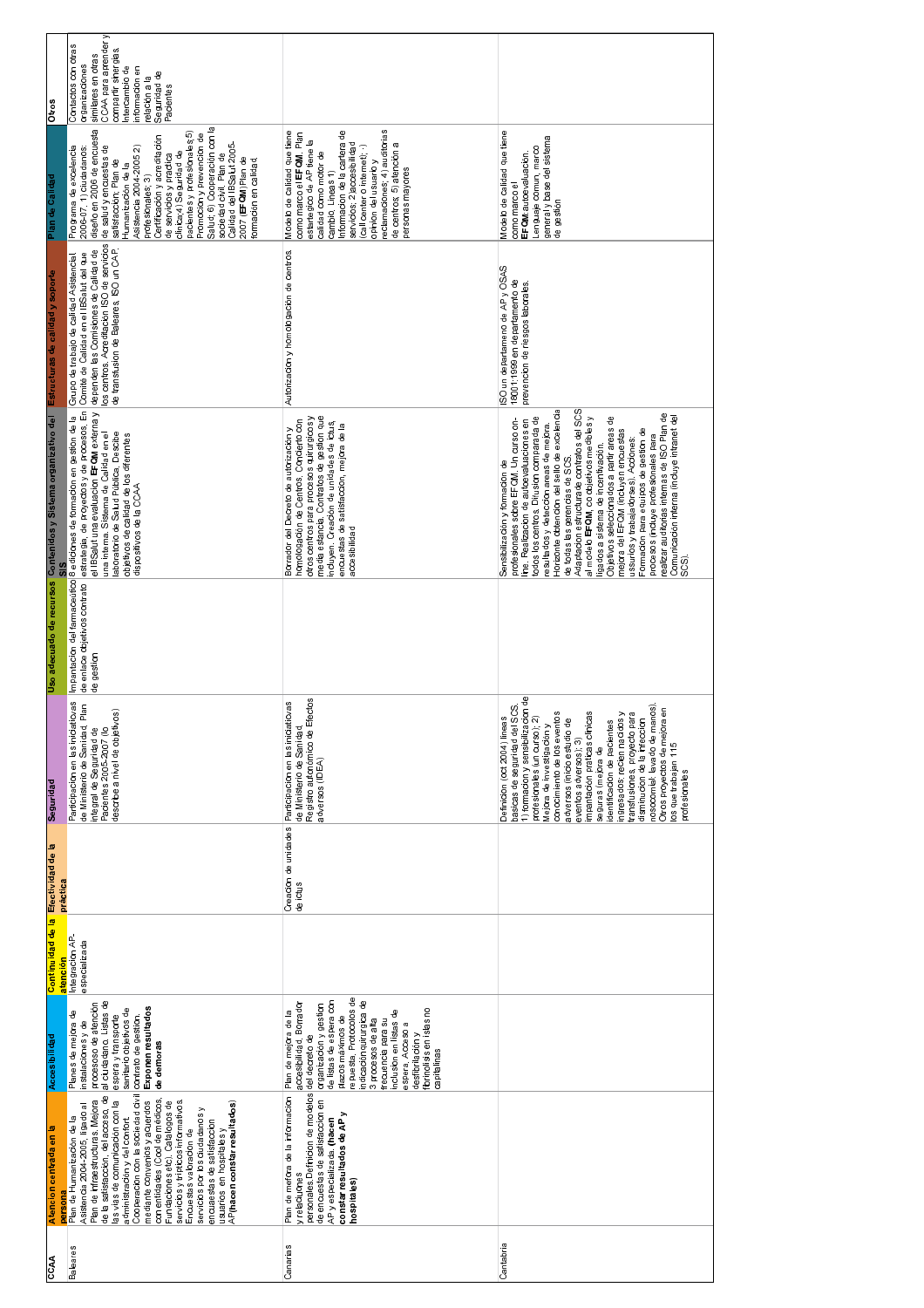| Otros                                                                                                  |                                                                                                                                                                                                                                                                                                                                                                                                                                            |                                                                                                                                                                                                                                                                                                                                                                                                 |                                                                                                                                                                                                                                                                                                                                                                                                                                                                                                                                        |
|--------------------------------------------------------------------------------------------------------|--------------------------------------------------------------------------------------------------------------------------------------------------------------------------------------------------------------------------------------------------------------------------------------------------------------------------------------------------------------------------------------------------------------------------------------------|-------------------------------------------------------------------------------------------------------------------------------------------------------------------------------------------------------------------------------------------------------------------------------------------------------------------------------------------------------------------------------------------------|----------------------------------------------------------------------------------------------------------------------------------------------------------------------------------------------------------------------------------------------------------------------------------------------------------------------------------------------------------------------------------------------------------------------------------------------------------------------------------------------------------------------------------------|
| Plan de Calidad                                                                                        | Plan de calidad anual (2005)<br>basado en <b>EFQM</b>                                                                                                                                                                                                                                                                                                                                                                                      |                                                                                                                                                                                                                                                                                                                                                                                                 |                                                                                                                                                                                                                                                                                                                                                                                                                                                                                                                                        |
|                                                                                                        |                                                                                                                                                                                                                                                                                                                                                                                                                                            | Diseño de la Agencia de Calidad y<br>Acreditacion de Castilla y Leon. Orden<br>Iegislativa que define el modelo de<br>acreditacion                                                                                                                                                                                                                                                              | Nuevo sistema de acreditacion de centros<br>Reconocido por ENAC y el CIDEM. El<br>modelo incorpora entidades externas a la<br>acreditados), basado en la fiosofia EFQM<br>(el anterior es de 1979 con 80 hospitales<br>admisitración para realizar la evaluación<br>para la mejora de los centros y elemento<br>Objetiovo que pueda usarse como guia<br>que dispone de un modelo on-line de<br>A traves de un estricto proceso de<br>autorizacion formacion y control.<br>autoevaluación de los centros.<br>clave para la contratación |
| Uso adecuado de recursos Contenidos y Sistema organizativo del Estructuras de calidad y soporte<br>SIS | Se propone para 2006? ∶adaptacion de   los <mark>Mejora de la validez y</mark> fiabilidad de los<br>objetivos del Plan de Calidad a los                  indicadores elegidos<br>utilizados y integrar los objetivos de calidad<br>objetivos del contrato de gestion de AP<br>Revisión sistemática de los indicadores<br>asistencial, seguridad del paciente y<br>gestion de riesgos laboreles en un<br>anexounico del contrato de gestion | Los contratos de gestion inorporan<br>objetivos de calidad en AP y especializada<br>relativos a organización-actividad y<br>accesibilidad, Satisfaccion del usuario y<br>uso racional de medicamentos                                                                                                                                                                                           | modelo de acreditación. Web específica<br>para informacion y soporte a los centros<br>Formacion a los hospitales en el nuevo                                                                                                                                                                                                                                                                                                                                                                                                           |
|                                                                                                        |                                                                                                                                                                                                                                                                                                                                                                                                                                            |                                                                                                                                                                                                                                                                                                                                                                                                 |                                                                                                                                                                                                                                                                                                                                                                                                                                                                                                                                        |
| Seguridad                                                                                              |                                                                                                                                                                                                                                                                                                                                                                                                                                            | de identificacion de pacientes<br>en todos los hospitales Pilotaje<br>único<br>implantación del sistema<br>Diseño y inicio de la<br>en 2 hospitales                                                                                                                                                                                                                                             |                                                                                                                                                                                                                                                                                                                                                                                                                                                                                                                                        |
| práctica                                                                                               |                                                                                                                                                                                                                                                                                                                                                                                                                                            |                                                                                                                                                                                                                                                                                                                                                                                                 |                                                                                                                                                                                                                                                                                                                                                                                                                                                                                                                                        |
| Continuidad de la Efectividad de la<br>atención                                                        |                                                                                                                                                                                                                                                                                                                                                                                                                                            |                                                                                                                                                                                                                                                                                                                                                                                                 |                                                                                                                                                                                                                                                                                                                                                                                                                                                                                                                                        |
| Accesibilidad                                                                                          |                                                                                                                                                                                                                                                                                                                                                                                                                                            | Cumplimiento en cirugia<br>medicion de tiempos de<br>2007 con compromisos<br>en ciirugia con ingreso <sub>;</sub><br>C Ext y pruebas<br>diagnósticas.<br>primaria, C Externas y<br>UCIAs<br>concretos para 20005<br>Pruebas diagnosticas<br>istas de espera 2004<br>Plan de reduccion de<br>992%, C Ext 82% y<br>espera en Atención<br>de demora máxima<br>72%). Además                         |                                                                                                                                                                                                                                                                                                                                                                                                                                                                                                                                        |
| Atencion centrada en la<br>persona                                                                     | Plan de los pequeños detalles<br>comcebido com proyecto de<br>mejora de los centrso en este<br>sentido                                                                                                                                                                                                                                                                                                                                     | encuestas poblacionales,<br>ATDOM , C. Ext., hospitalizacion<br>UCIAs, emergencias, transporte<br>general, pediatrica y obstetrica,<br>tiempos de espera en Atención<br>sanitario. Además medicion de<br>encuestas que de sarrollan la<br>satisfaccion de ciudadanos<br>Evaluacion continuada de<br>18 etsudios de campo de<br>asistenciales Incluyen 2<br>respecto a los servicios<br>primaria |                                                                                                                                                                                                                                                                                                                                                                                                                                                                                                                                        |
| CCAA                                                                                                   | Castilla la<br>Mancha                                                                                                                                                                                                                                                                                                                                                                                                                      | Castilla y<br>Leon                                                                                                                                                                                                                                                                                                                                                                              | Cataluña                                                                                                                                                                                                                                                                                                                                                                                                                                                                                                                               |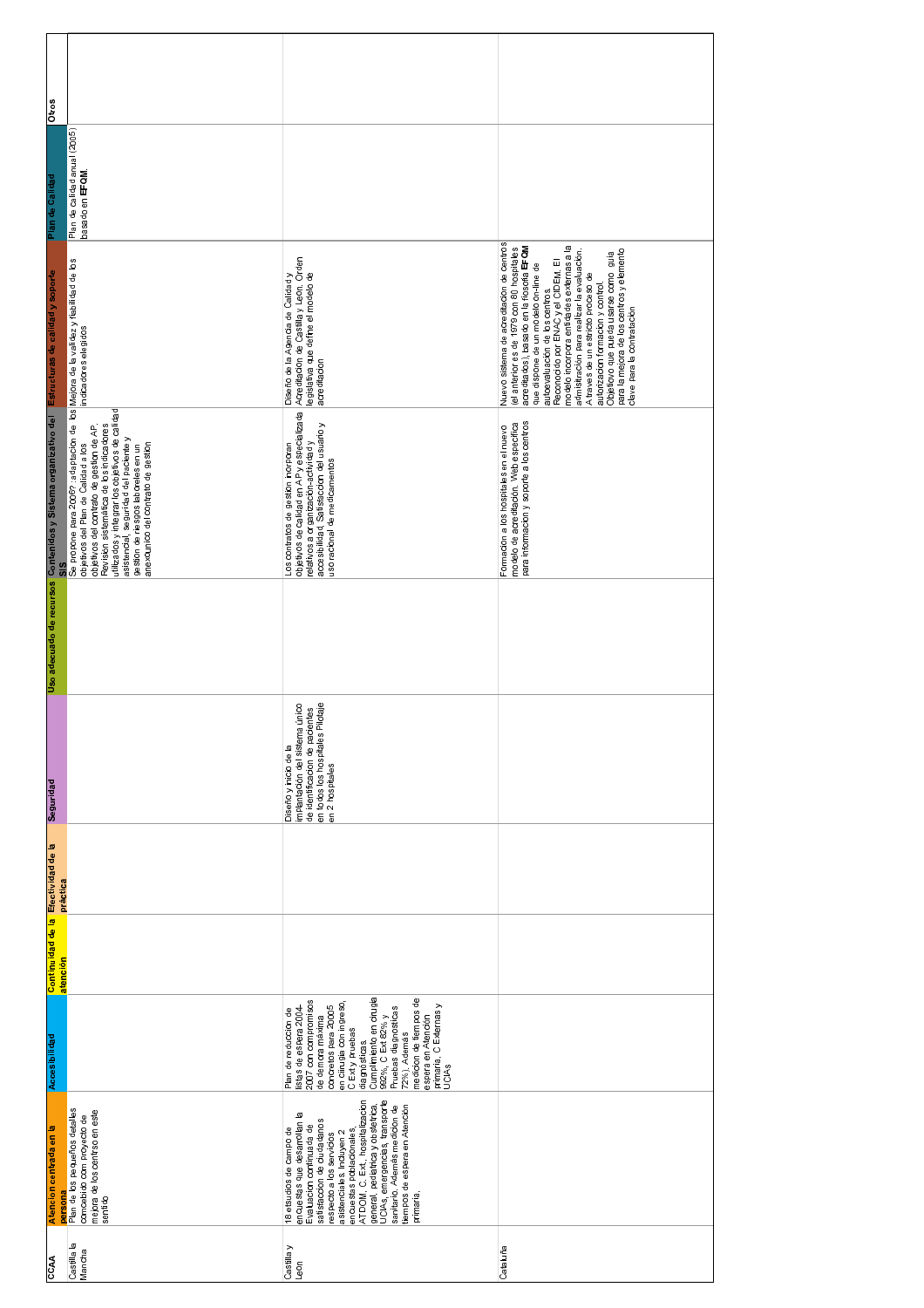| <b>Otros</b>                                                   | capacidad resolutiva<br>Han logrado una<br>de AP de 98,7%                                                                                                                                                                                                                                                                                                                                                                                                                              |                                                                                                                                                                                                                                                                                                      | (residentes) basado<br>en el modelo EFQM<br>Europeo (Llod's<br>Register Quality<br>Sello de calidad<br>especializada<br>ल<br>programade<br>Assurance)<br>formación                                                                                                                                                                                                                                                                                                               |
|----------------------------------------------------------------|----------------------------------------------------------------------------------------------------------------------------------------------------------------------------------------------------------------------------------------------------------------------------------------------------------------------------------------------------------------------------------------------------------------------------------------------------------------------------------------|------------------------------------------------------------------------------------------------------------------------------------------------------------------------------------------------------------------------------------------------------------------------------------------------------|----------------------------------------------------------------------------------------------------------------------------------------------------------------------------------------------------------------------------------------------------------------------------------------------------------------------------------------------------------------------------------------------------------------------------------------------------------------------------------|
| Plan de Calidad                                                | INGESA 2005-2007 enfoque<br>Plan de calidad Integral de<br>los servicios sanitarios del<br>básico a EFQM . En 2005<br>programas y objetivos de<br>Evaluacion semestral<br>mejora para 3 años.                                                                                                                                                                                                                                                                                          | para la aplicación del modelo<br>Decreto de autorizacion de<br>centros (2004) y decreto<br>Plan Marco de Calidad de<br>Sistema Sanitario público.<br>de calidad y acreditacion<br>Basado en EFQM                                                                                                     | Plan de objetivos<br>Estrategicos 2005                                                                                                                                                                                                                                                                                                                                                                                                                                           |
| Estructuras de calidad y soporte                               | significativamente el registro de cuidados<br>participacion de AP y especializada.<br>Establecimiento del sistema informatico<br>Gacela que ha mejorado<br>de enfermeria                                                                                                                                                                                                                                                                                                               | sanitaria del sistema publico. Acreditacion<br>con 320 estandæs <i>I</i> 48% obligatorios) y<br>tres grados (avanzado, opitmo y<br>autoevaluación y inicio del pilotaje<br>Comision de evaluacion y Calidad<br>excelente). Diseño del manual de                                                      | los servicios de compra y suministros del<br>SERGAS<br>Se prevee la certificación ISO de todos                                                                                                                                                                                                                                                                                                                                                                                   |
| Uso adecuado de recursos Contenidos y Sistema organizativo del | Incentivos ligados a objetivos de calidad en Multiples grupos de trabajo con<br>el contrato de gestion (adhesion a guia de<br>gestion de lista de espera, protocolos de<br>uso de alta tecnologia. Cursos de<br>metodologia y cultura de calidad                                                                                                                                                                                                                                       | percibida y derechos de pacientes, calidad<br>científicotécnica, de gestion de riesgos y<br>del CMBD)<br>Objetivos de calidad contratos (calidad                                                                                                                                                     | reclamaciones y quejas, disponibilidad de<br>El Plan de objetivos estragicos establece<br>elaboracion y evaluacion de encuesta de<br>SIS de cara a los usuarios, puesta en<br>marcha de un plan de gestion de calidad,<br>planes de Humanizacion en algunas<br>areas), coordinacion asistencial y SIS<br>aprovisonamiento de centros indicadores básicos y precisos sobre<br>(APROVISO) Se ha hecho     actividad  calidad (gestion de<br>satisfaccion a usuarios, desarrollo de |
|                                                                | Programa de uso racional<br>protocolos de uso de alta<br>indicadores de calidad<br>del medicamento con<br>tecnologia                                                                                                                                                                                                                                                                                                                                                                   |                                                                                                                                                                                                                                                                                                      | centros a traves de internet<br>manual de organización de<br>administrativos, Acceso de<br>informáticas de compras y<br>mplanatcion de código de<br>suministros, aplicaciones<br>servicios de compray<br>los proveedores a los<br>gestion de recursos,<br>homogenización de<br>Politica integral de<br>procedimientos<br>barras.                                                                                                                                                 |
| Seguridad                                                      | $\overline{\Phi}$<br>profesionales. Se ha alcanzado<br>adversos ligados a medicacion<br>Colaboracion con la estartegia<br>específicos para medirlos).<br>Hospital de Ceuta participo en<br>una importante disminucion de<br>Registro de Efectos adversos<br>mejora de la identificacion de<br>pacientes (con indicadores<br>del ministerio: disminucion<br>la infreccion nosocomial.<br>de mdicacion en Ceuta<br>disminucion de efectos<br>ENEAS. Formacion de<br>infeccion nosocomial |                                                                                                                                                                                                                                                                                                      | sistemas de vigilancia de<br>nfeccion y dotacion de personal<br><b>Cursos</b><br>risgos<br>desde<br>y formacion. Se ha n realizado<br>microbiológicos en hospitales<br>12 guias (2 evaluadas con<br>1999 con implantacion de<br>Comisiones de infeccion<br>Plan de minimizacion de<br>auditoria) y realizado 10<br>(PLAMIRMIHGA) Existe<br>de formación                                                                                                                          |
| Continuidad de la Efectividad de la                            | principales patologías.<br>cardiovascular, tabaqu<br>crónicas (oncologica,<br>Incorporacion de las<br>prevencion y control<br>Vias clinicas de las<br>de enfermedades<br>ismo, diabetes y<br>estrategias del<br>enfermedades<br>(tuberculosis)<br>ministerio de<br>crónicas<br>práctica                                                                                                                                                                                                |                                                                                                                                                                                                                                                                                                      |                                                                                                                                                                                                                                                                                                                                                                                                                                                                                  |
|                                                                | atención                                                                                                                                                                                                                                                                                                                                                                                                                                                                               |                                                                                                                                                                                                                                                                                                      |                                                                                                                                                                                                                                                                                                                                                                                                                                                                                  |
| Accesibilidad                                                  | Guia de gestion de lista<br>de espera con criterios<br>de inclusion                                                                                                                                                                                                                                                                                                                                                                                                                    | funcionamiento de lista<br>maximos de respuesta<br>Decreto ley sobre<br>Garantia e plazos<br>de espera                                                                                                                                                                                               | con CMA) de todos los<br>centros hospitalrios del<br>SERGAS Seguimiento<br>enfermedad y de salud<br>gerentes de hospitales<br>evolucion de la lista de<br>Seguimiento quincenal<br>espera de C. Externa<br>quirurgica (pacientes<br>con hospitalizacion y<br>mensual de listas de<br>de la evolicion de la<br>reuniones con los<br>y AP para evaluar<br>en consultas de<br>ista de espera<br>Mensualmente<br>espera.                                                             |
| Atencion centrada en la                                        | Su realizacion esta incluida en el<br>contrato de gestion. Objetivo de<br>respuesta de reclamaciones en<br>persona<br>30 dias                                                                                                                                                                                                                                                                                                                                                          | informacion sanitaria y autonomia en cirugia, C. Externas<br>del paciente . Estudios anteriores y pruebas diagnósticas<br>sobre satisfaccion en AP del que<br>mejora, estudio de satisfaccion<br>se de sprenden objetivos de<br>derechos de los pacientes,<br>Publicacion del decreto de<br>de uCIAs |                                                                                                                                                                                                                                                                                                                                                                                                                                                                                  |
| CCAA                                                           | <b>NGESA</b><br>Ceutay<br>Melilla                                                                                                                                                                                                                                                                                                                                                                                                                                                      | Extremadura                                                                                                                                                                                                                                                                                          | Galicia                                                                                                                                                                                                                                                                                                                                                                                                                                                                          |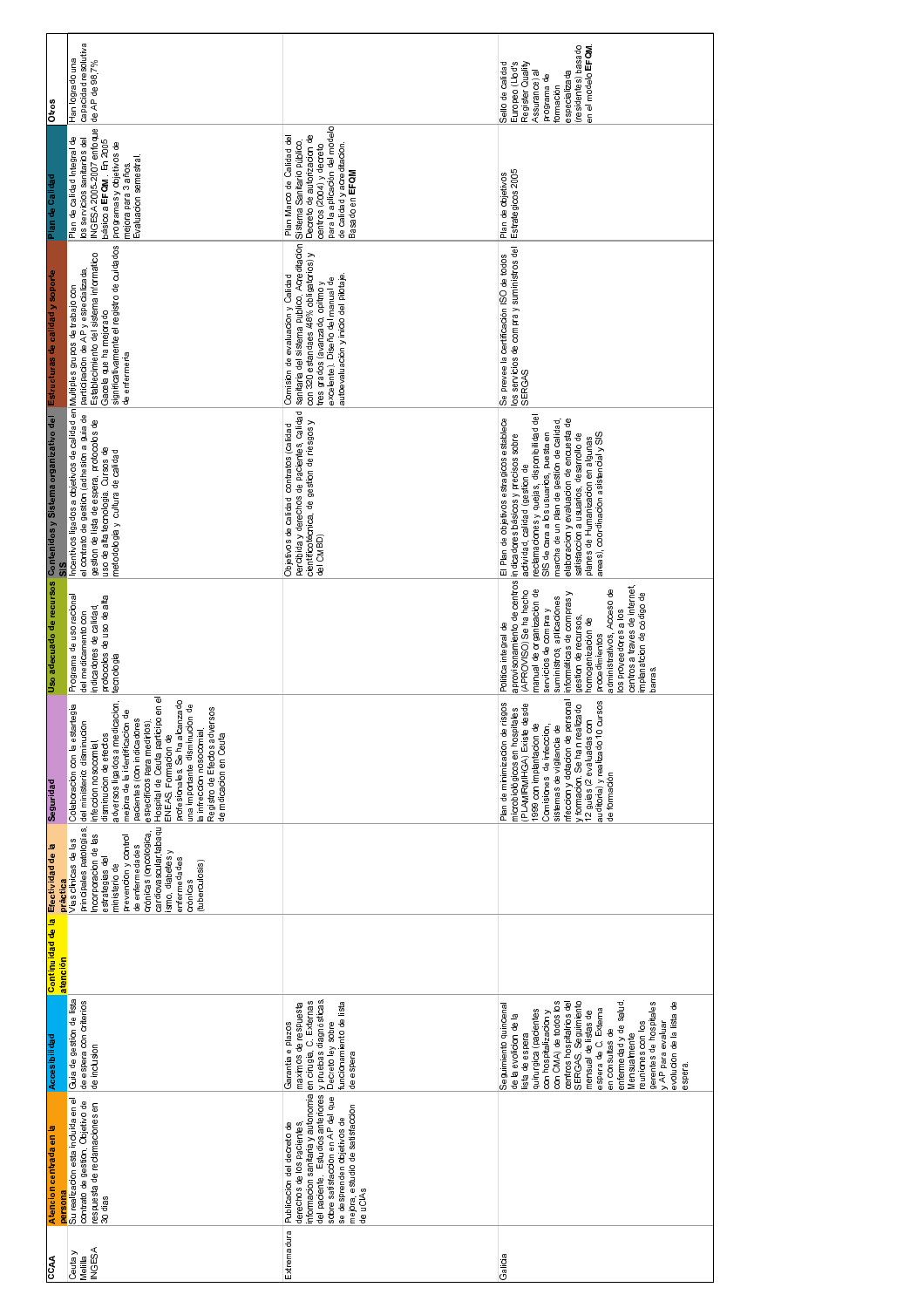| <b>Otros</b>                                                                  | Plan de mejora de la<br>Escuela Universitaria<br>de Enfermeria                                                                                                                                                                                                                                                                                                                                                                                                                                                                                                                                                                                              |                                                                                                                                                                                                                                                                                                                                                                                                              | Utilizan un modelo de<br>Osakidetza Eval<br>express de<br>Osakidetza                                                                                                                                                                                                                                                                                                                                                                                                                                        |
|-------------------------------------------------------------------------------|-------------------------------------------------------------------------------------------------------------------------------------------------------------------------------------------------------------------------------------------------------------------------------------------------------------------------------------------------------------------------------------------------------------------------------------------------------------------------------------------------------------------------------------------------------------------------------------------------------------------------------------------------------------|--------------------------------------------------------------------------------------------------------------------------------------------------------------------------------------------------------------------------------------------------------------------------------------------------------------------------------------------------------------------------------------------------------------|-------------------------------------------------------------------------------------------------------------------------------------------------------------------------------------------------------------------------------------------------------------------------------------------------------------------------------------------------------------------------------------------------------------------------------------------------------------------------------------------------------------|
| Plan de Calidad                                                               |                                                                                                                                                                                                                                                                                                                                                                                                                                                                                                                                                                                                                                                             | según adaptación del EFQM<br>Sistema sanitario madrileño<br>Acreditacion de los centros,<br>Modelo de calidad para el<br>Autoevaluacion y mejora<br>y medicion de calidad<br>(publico y privado)<br>percibida                                                                                                                                                                                                | 1994. Definicion de las lineas autoevaluación de<br>estratégicas del futuro Plan<br>regional de salud mejora de<br>como modelo de referencia<br>mejora de la seguridad del<br>satisatcción de usuarios y<br>Programa EMCA desde<br>gestión de los procesos<br>profesionales. Se utiliza<br>de calidad del Sistema<br>paciente, mejora de la<br>el EFQM                                                                                                                                                      |
| Estructuras de calidad y soporte                                              | Agencia de calidad y evaluación Sanitaria.<br>ISO cocina un hospital (incluye diseño y<br>Propuesta convenio con la universidad<br>análisis encuesta satisfaccion y 25/29<br>para sistematizar las encuestas de<br>acciones de mejora implantadas);<br>satisfacción                                                                                                                                                                                                                                                                                                                                                                                         | Auitoevaluacion con EFQM, Sistema de<br>acreditacion y mejora, medicion de<br>calidad percibida                                                                                                                                                                                                                                                                                                              | $\varpi$<br>Elaboración de indicadores de calidad<br>partir de la explotación del CMBD                                                                                                                                                                                                                                                                                                                                                                                                                      |
| Uso adecuado de recursos Contenidos y Sistema organizativo del<br>$rac{6}{5}$ | acreditación y diseño y seguimiento de los<br>Propuesta del mapa de procesos del<br>Servicio Riojano de Salud (SERIS). Diseño<br>a estos centrso, formación continuada y su<br>de la areas de gestion clínica. Actividades<br>pacientes socio-sanitarios y su derivacion<br>enmarcha del proyecto de implementación<br>puestos de trabajo en un hospital Puesta<br>procesos de gestion de la satisfaccion de<br>auditoria de organizacion y evaluacion de<br>de 5 procesos clave de la organixación<br>(apertura de nuevos centros, atencion a<br>CCAA. Propuesta de seguimiento de la<br>pacientes y profesionales para toda la<br>de formación en calidad | la doc. clinica. Cartas de servicios para AP<br>la seguridad, gestionar la calidad, mejorar<br>evaluar la percepcion del usuario mejorar<br>contratos de centros: garantizar acogida,<br>Objetivos institucionales incluidos enl os<br>pacientes en situacion de riesgo social<br>respetar valores y creencias, detectar<br>y especializada (en total 27)                                                    | estudio de sistemas de triage) y cartera de<br>mayoria equipos directivos y cordinadores<br>de calidad en EFQM y autoevaluación de<br>guion Plan funcional y profundizacion en<br>Durante 2005 23 grupos de mejora con<br>calidad del SMS: enfermeria (procesos<br>194 profesionales ligados al desarrollo<br>anual del Programa EMCA. Formacion<br>las 14 gerencias del SMS Objetivos de<br>clave de atención), urgencias (diseño<br>servicos de AP (en base a la nueva<br>evidencia científica disponible |
|                                                                               | proceso de recetas de largo<br>Implantacion del proceso de<br>Analisis de situacion y plan<br>de creación del centro de<br>Trasfusiones de la Rioja<br>gestion de costes por<br>actividad. Diseño del<br>relacionados con la                                                                                                                                                                                                                                                                                                                                                                                                                                |                                                                                                                                                                                                                                                                                                                                                                                                              | Realización de la evaluación<br>sensitive conditions (ACSC)<br>oportunidades de mejora<br>evaluación del indice de<br>sustición de la CMA y<br>mediante Ambulatory<br>identificación de                                                                                                                                                                                                                                                                                                                     |
| Seguridad                                                                     | 2 hospitales. Estudio de eventos tratamiento y otros (6<br>ne noi.<br>Diseño del Programa de<br>Seguridad de Pacientes de la<br>δ<br>seguridad" Participacion en<br>talleres. Reposicion de los<br>adversos en 2 hospitales<br>termómetros de mercurio<br>minimizacion de la infecc<br>cambio de cultura de<br>Rioja. Programas de<br>todos los hospitales.                                                                                                                                                                                                                                                                                                 | y valoracion de riesgos medidas<br>sanitarios, 2005-2006. Impulsar<br>herramientas para identificacion<br>Oservatorio regional de riesgos<br>Participar en las actividades del<br>para prevenir reducir o eliminar<br>estructura, establecer lineas de<br>y difundir la cultura de getsion<br>medir, formacion continuada,<br>sanitario. Plan de riesgos<br>informacion que permitan<br>de riegos, crear una | prevencion de caidas, cuidados<br>sonda vesical y cateter venoso<br>Revision de protocolos de                                                                                                                                                                                                                                                                                                                                                                                                               |
| Efectividad de la                                                             | prevencion del cancer<br>de cervix, cancer de<br>coordinacion de los<br>mama, psiquiatria<br>práctica<br>Planificaciony<br>procesos de<br>menor.                                                                                                                                                                                                                                                                                                                                                                                                                                                                                                            |                                                                                                                                                                                                                                                                                                                                                                                                              | cientifica de mejora de<br>(proyecto de rediseño<br>con la Universidad de<br>globi de cuidados de<br>Salud para<br>en EPOC y diabetes<br>crónicas de la OMS<br>resultados en salud<br>intervenciones que<br>mediante convenio<br>tienen evidencia<br>enfermedades<br>Revisión de<br>Murcia)                                                                                                                                                                                                                 |
| Continuidad de la<br>atención                                                 | para la integración<br>Incio del Comité<br>de la atencion<br>especializada<br>Primaria y                                                                                                                                                                                                                                                                                                                                                                                                                                                                                                                                                                    |                                                                                                                                                                                                                                                                                                                                                                                                              | realizar el informe<br>de continuidad de<br>enfermeria para<br>Grupo de<br>cuidados                                                                                                                                                                                                                                                                                                                                                                                                                         |
| Accesibilidad                                                                 | procesos de alta<br>resolucion de citación,                                                                                                                                                                                                                                                                                                                                                                                                                                                                                                                                                                                                                 |                                                                                                                                                                                                                                                                                                                                                                                                              |                                                                                                                                                                                                                                                                                                                                                                                                                                                                                                             |
| Atencion centrada en la<br>persona                                            | convenio con la universidad para<br>Analisis y propuestas de mejora<br>direccionamiento, y seguimiento<br>satisfaccion de pacientes para<br>sistematizar las encuestas de<br>Salud. Diseño de proceso de<br>paciente de la Consejeria de<br>del proceso de gestion de la<br>del Proyecto de atencion al<br>toda la CCAA. Propuesta<br>acogida información y<br>satisfacción                                                                                                                                                                                                                                                                                 | uno de expectativas, otro de nive<br>significativos. Guias de cuidados<br>informacion y consensuadas con<br>3000 encuestas entres bioques<br>sociedades científicas. Se han<br>finalizado 6<br>de experiencia y otro factores<br>al alta normalizando la                                                                                                                                                     | percibida en la atención Primaria<br>y hospitales (todos los centros de<br>la CCAA). Plan de acogida al<br>ngreso de todos los pacientes<br>Encuesta EMCA de calidad                                                                                                                                                                                                                                                                                                                                        |
| CCAA                                                                          | La Rioja                                                                                                                                                                                                                                                                                                                                                                                                                                                                                                                                                                                                                                                    | Madrid                                                                                                                                                                                                                                                                                                                                                                                                       | Murcia                                                                                                                                                                                                                                                                                                                                                                                                                                                                                                      |